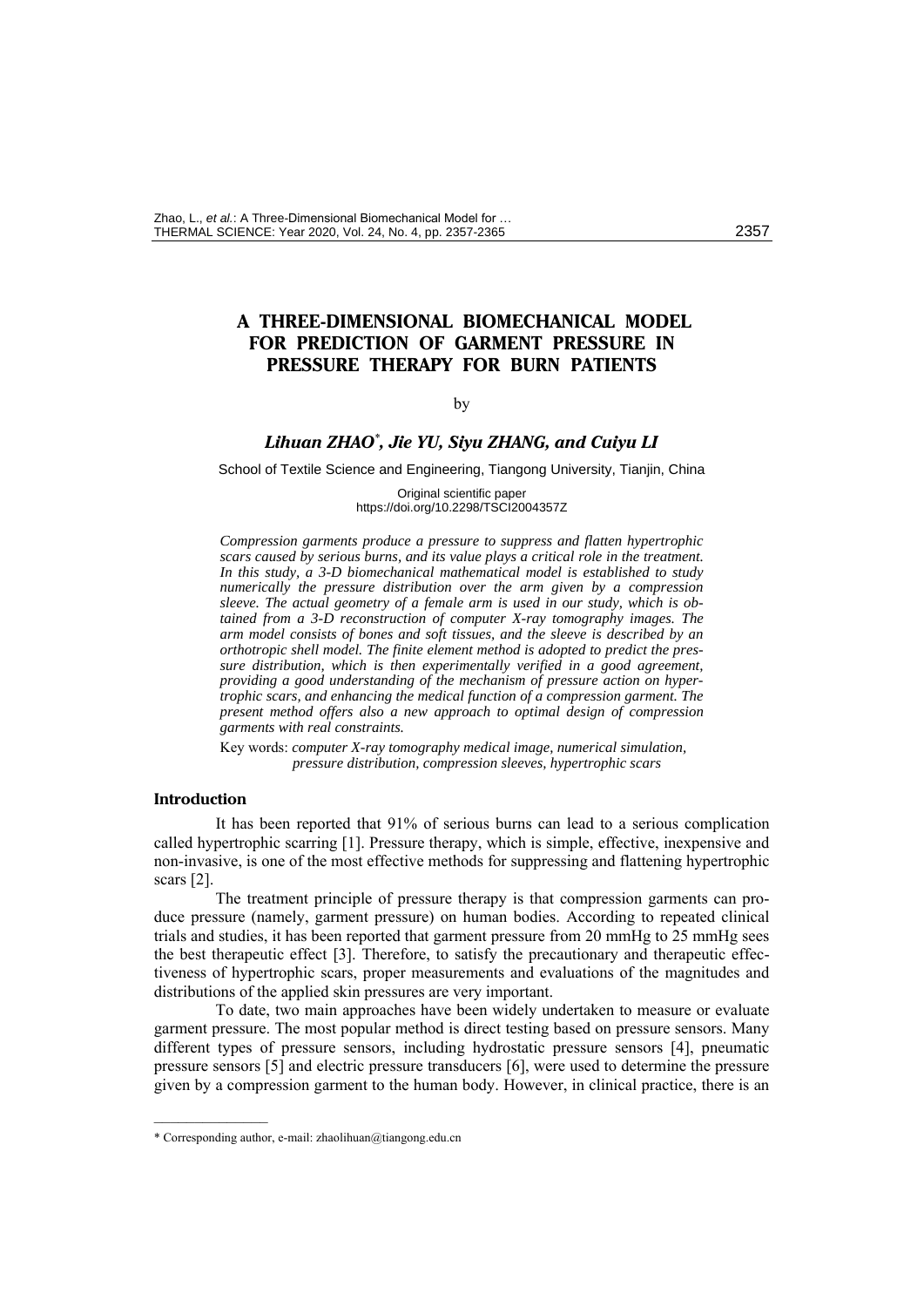absence of actual measurements for garment-skin interface pressure to objectively monitor the efficiency of the pressure garment over time. Indirect estimations of pressure performances can be made by testing the physical properties of compression garment materials [7] or calculating garment pressure according to fabric tensile properties based on Laplace's equation [8]. These methods can help quantify and understand the garment pressure applied by the compression garments. However, some limitations still exist. At present, there are no testing devices that are able to test skin pressure over the entire surface of the body. Pressure sensors for use between the surface of the body and the compression garment with different dimensions and sensitivities have been introduced, which allow changes in the cross-sectional radius and subsequent changes in fabric tension over the sensor. However, these testing modes cannot exactly replicate and visualize the changing pressure profiles during wear.

Many scholars have studied the aforementioned problems and built models for compression garments that can apply garment pressure on the human body, the magnitudes and distribution of garment pressure of the whole compressed portion can be numerically simulated by the finite element method (FEM) before tailoring. Wong *et al.* [9] investigated numerically the distribution of garment pressure by tight-fitting sportswear. Luo *et al.* [10] presented a computable model to solve the problem of pressure distribution on the human body from tight underwear. Tarrier *et al.* [11] assembled 2-D fabric pieces into a 3-D garment in a process akin to sewing and gave a numerical approach to distributions of material strain and pressure on the body. Dan *et al.* [12] simulated displacement and pressure distribution on the human leg caused by men's socks by using the FEM to look for a functional relationship between pressure and displacement. Yu *et al.* [13] developed a biomechanical model for simulating the pressure magnitudes and distribution over the hand dorsum from a pressure glove using the FEM. Commercial human bodies or non-contact laser scanning data were used for constructing the models of the bodies in the aforementioned research. The models could not reflect the internal structures of the human bodies, which resulted in large performance differences with real human bodies, which contain soft tissues and bones. Human medical images obtained by computer X-ray tomography (CT) or magnetic resonance imaging technology [14] contain data on the internal structures of human bodies and can be used for constructing models consisting of skin, soft tissues, bones, *etc.*, which are closer to actual human characteristics. Therefore, the numerical simulations based on these models are more accurate.

As one of the most commonly burned parts of the human body, the arm was selected as the research object. A 3-D biomechanical model was developed to numerically simulate garment pressure exerted by a compression sleeve and based on the FE analysis in conjunction with objective pressure testing. Based on the simulation model, the pressure distribution on the arm can be visualized. The outcome of the pressure distribution can also offer a useful reference for adjusting, and thus enhancing, the quality and effectiveness of the treatment.

## **Methods – building the finite element model**

A commercial FEM software, ABAQUS/CAE 2016, was used to carry out the simulation of the interaction between arm and sleeve. The interface pressure simulation model mainly consisted of two materials: an arm and a sleeve fabric. First, the geometry of the arm model was obtained from a 3-D reconstruction of CT coronal images from the right arm of a healthy Chinese female subject (age 50 years old, height 163 cm, weight 59.10 kg, body mass index 22.24 kg/m<sup>2</sup>), since this was a trial test, no burn victims was recruited. Second, a 3-D geometric model of the sleeve was created. Third, the appropriate element type and material properties were defined. After meshing, the numerical processing of sleeve wear on an arm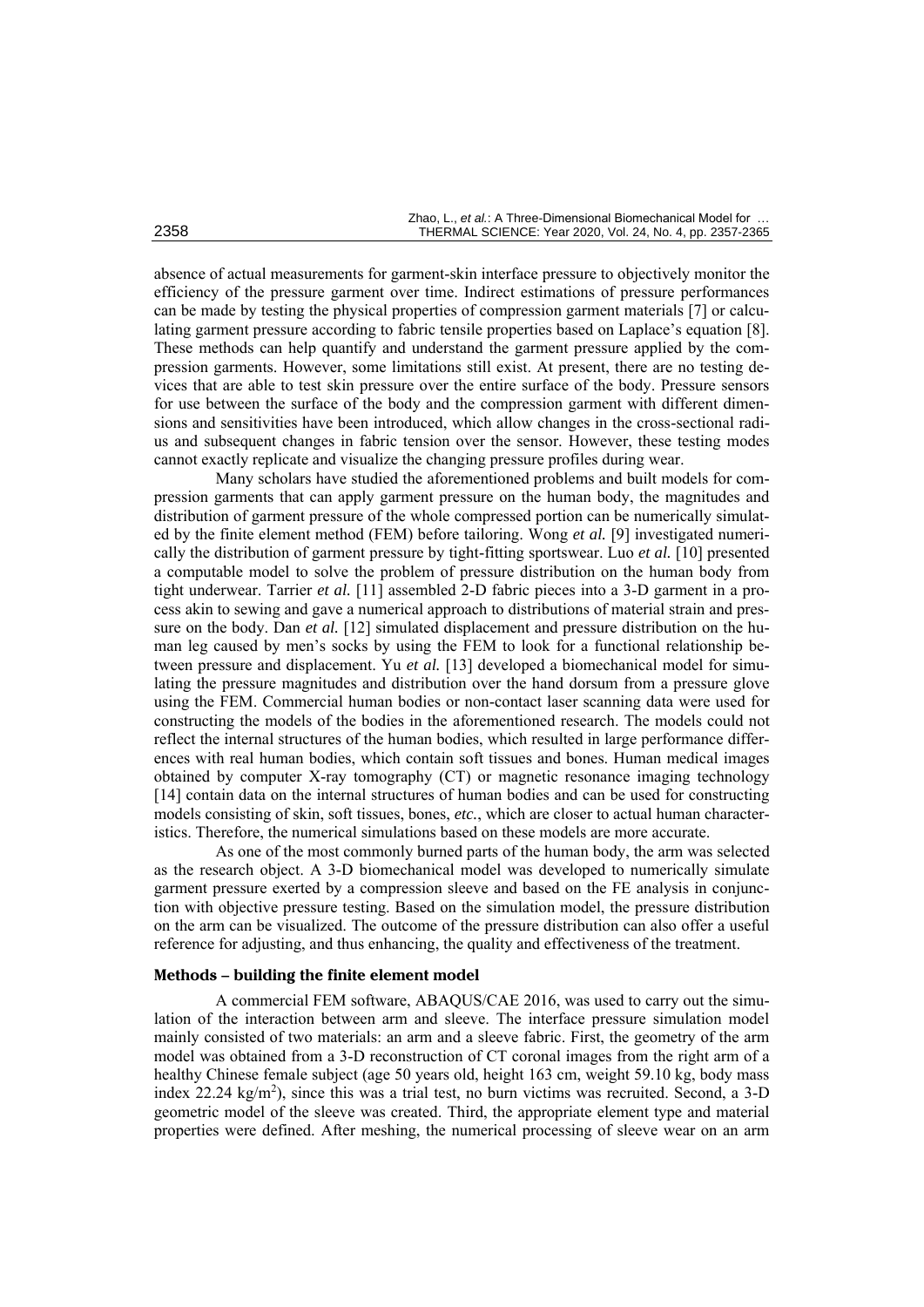was carried out to obtain the numerical solution. The pressure magnitudes and distribution over the arm could thus be simulated. Finally, the results were post-processed and validated.

#### *Geometric model of arm and sleeve*

#### *Construction of the arm model*

To study the pressure distribution on the arm, it is essential to develop a 3-D arm geometric model. To attain the anatomic structures of arm cross-sections, multiple CT images were taken with intervals of 1 mm in the neutral unloaded position. The MIMICS 15.0 was employed for filter processing, image segmentation, 3-D reconstruction of the skeleton and soft tissue, *etc.* Figures 1(a) and 1(d) show the skeleton and soft tissue models of the arm after 3-D reconstruction, respectively. Then, skeletal and soft tissue models of the human arm were imported to 3-Matic software for pre-treatment of finite element analysis. The surface was smoothed and reduced by 3-Matic, and the optimized processing was carried out. The processed images are shown in figs. 1(b) and 1(e). Finally, the mesh was divided to generate a C3-D4 type finite element linear tetrahedral mesh; as shown in figs. 1(c) and 1(f), the skeletal model consisted of 12494 elements with a minimum mesh size of 0.07 mm, while the soft tissue model consisted of 53638 elements with a minimum mesh size of 3.41 mm.

**Figure 1. (a) The skeletal model, (b) optimized skeletal model, (c) the skeletal model after generating the body mesh, (d) the soft tissue model, (e) optimized soft tissue model, and (f) the tissue model after generating the body mesh**



### *Development of sleeve model*

A compression sleeve was used as the geometric prototype for simulating the digital sleeve model. According to the arm shape of the Chinese female subject previously described, a compression sleeve was made. The cylindrical sleeve was divided into 12 sections, 5 centimetres apart, fig. 2(a), the circumference of the cross-section of each section was calculated by the method of Maklewska *et al.* [8], and 24 mmHg pressure was set. Then, the 3-D digital compression sleeve model was constructed using the FE Package ABAQUS/CAE. Since the skeleton and soft tissue models of the arm were meshed in the pre-treatment, only the com-



**Figure 2. (a) The 3-D digital sleeve model with twelve sections and (b) the mesh generation of sleeve model in ABAQUS**

pression sleeve model needed to be meshed, the sleeve model after mesh generation is shown in fig. 2(b). The mesh element used for the sleeve fabric model was a linear quadrilateral shell element (S4R). There were 7743 elements in the sleeve fabric model, with a minimum mesh size of 2.47 mm.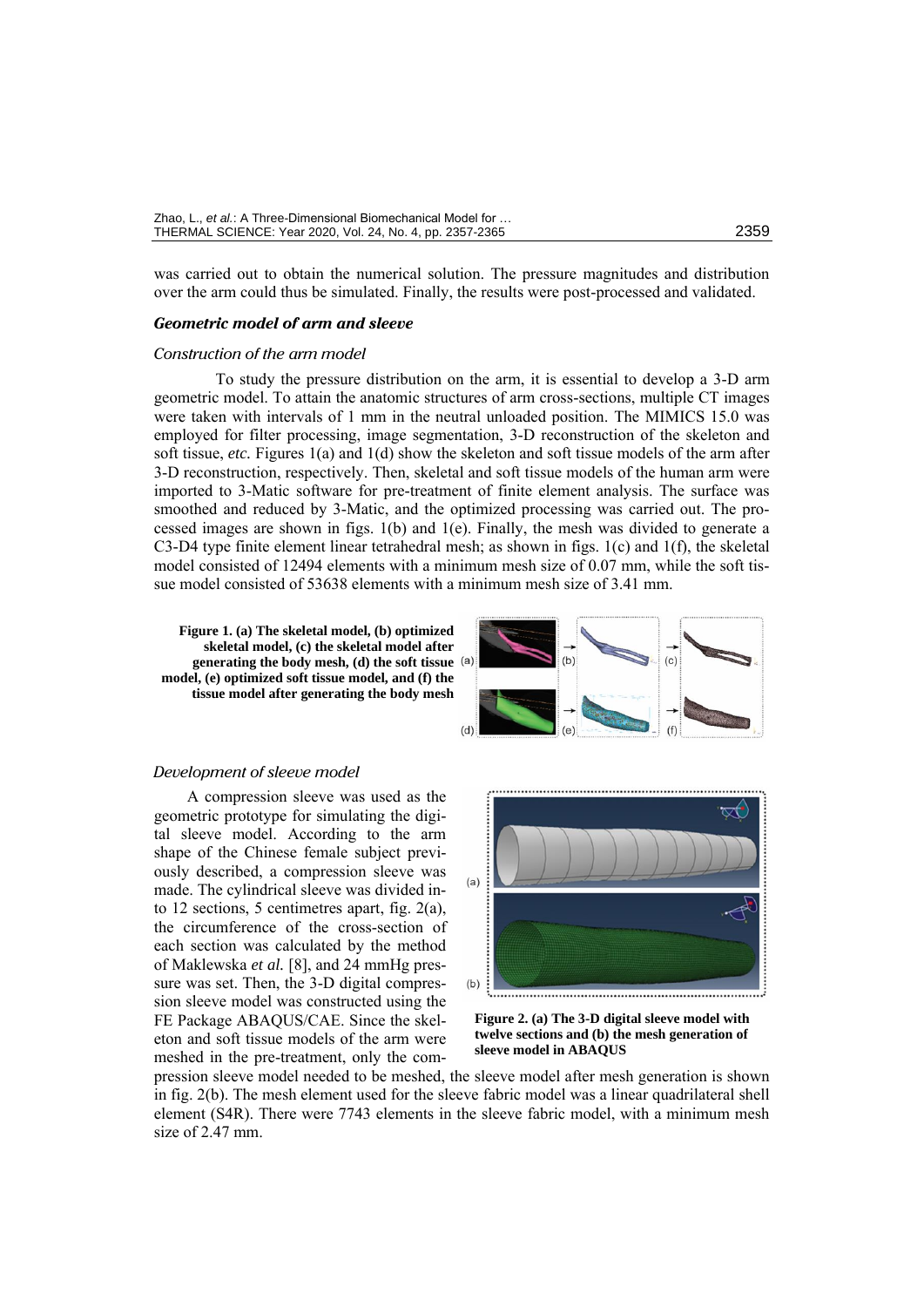|      | Zhao. L., et al.: A Three-Dimensional Biomechanical Model for |  |  |
|------|---------------------------------------------------------------|--|--|
| 2360 | THERMAL SCIENCE: Year 2020, Vol. 24, No. 4, pp. 2357-2365     |  |  |

#### *Defining material properties*

In this study, the simulation model has two material models: the arm and sleeve. The skeleton and the soft tissue were taken as flexible and compressible and assumed to have deformations during wear. They were defined as solid, homogeneous, isotropic, and linearly elastic biomaterials. The Young's modulus, Poisson's ratio, and mass density of soft tissues were taken as 0.5 MPa, 0.48, and  $1.03e^{-9}$  tonne per mm<sup>3</sup>, respectively. In addition, the Young's modulus, Poisson's ratio, and mass density of skeleton were taken as 7300 MPa, 0.30, and  $1.85e^6$  tonne per mm<sup>3</sup>, respectively.

The material properties of the compression sleeve were defined as orthotropic and linearly elastic. The parameters needed in the numerical analysis are listed in tab. 1, where *E*<sup>1</sup> and *E*2 represent the Young's modulus in the course and wale directions, respectively. The *G*<sup>12</sup> and *υ*1 denote the shear modulus and Poisson ratio, and *T* is the fabric thickness.

|  |  | Table 1. Material properties of the compression sleeve |
|--|--|--------------------------------------------------------|
|--|--|--------------------------------------------------------|

| $W$ [tonne per mm <sup>3</sup> ] | $E_1$ [Nmm <sup>-2</sup> ] | $E_2$ [Nmm <sup>-2</sup> ] | $G_{12}$ [NNmm <sup>-2</sup> ] |             | mm |
|----------------------------------|----------------------------|----------------------------|--------------------------------|-------------|----|
| $1.3 \cdot 10^{-10}$             | $_{0.28}$                  | 0.18                       | $_{0.08}$                      | ሰ ጎግ<br>V.2 |    |

### *Numerical solution with finite element analysis*

The numerical simulation of the interaction between the arm and sleeve was performed within the ABAQUS/CAE modelling environment with an explicit approach. Surfaceto-surface contact was applied to simulate the interface interactions between the arm and sleeve. The impact condition was set to soft contact, which assumes that the two impact surfaces instantaneously acquire the same velocity in the direction of the impact. The soft contact relationship allowed penetration of the slave surface into the master surface at the constraint locations and allowed the transfer of tensile stress across the interface. When the surfaces were in contact, any contact pressure could be transmitted between them with no limits on magnitude. The friction coefficient between the arm and the sleeve was assumed to be 0.1. The interactive force was exerted on the compression sleeve or the arm against its normal direction of contact points. The penalty contact algorithm was employed to enforce contact constraints between the slave surface nodes (inner surface of sleeve) and the master surface (arm surface). In the whole putting process, bones were assumed to have few displacements in the *x*, *y*, and *z* directions of the global coordinates in the boundary.

Figures 3(a)-3(d) illustrate the simulated magnitudes and distribution of arm surface pressure during the dynamic wear process at four different moments, respectively. It can be seen from fig. 3 that as the sleeve moved from the styloid of the radius to the end of the upper arm, significant variation in the compression distribution and magnitudes occurred on the arm surface, which were closely related to the stretch states and mechanical functions of the sleeve fabrics. Figures 4(a)-4(d) depict the simulated stress distribution of the sleeve at the corresponding four time points during dynamic wear.

At the initial stage, figs. 3(a), 3(b), 4(a), and 4(b), the upper arm part of the sleeve was pulled over the styloid of the radius and forearm of the arm. Incompletely stretched sleeve fabric produced a lower interface pressure in the first stage, figs. 3(a) and 4(a). With the thickening of the arm and more areas of the sleeve gradually in contact with the arm surface, and sleeve fabric produced more stress and multidimensional mechanical deformations that included extension, shearing, bending and compression, which induced more interface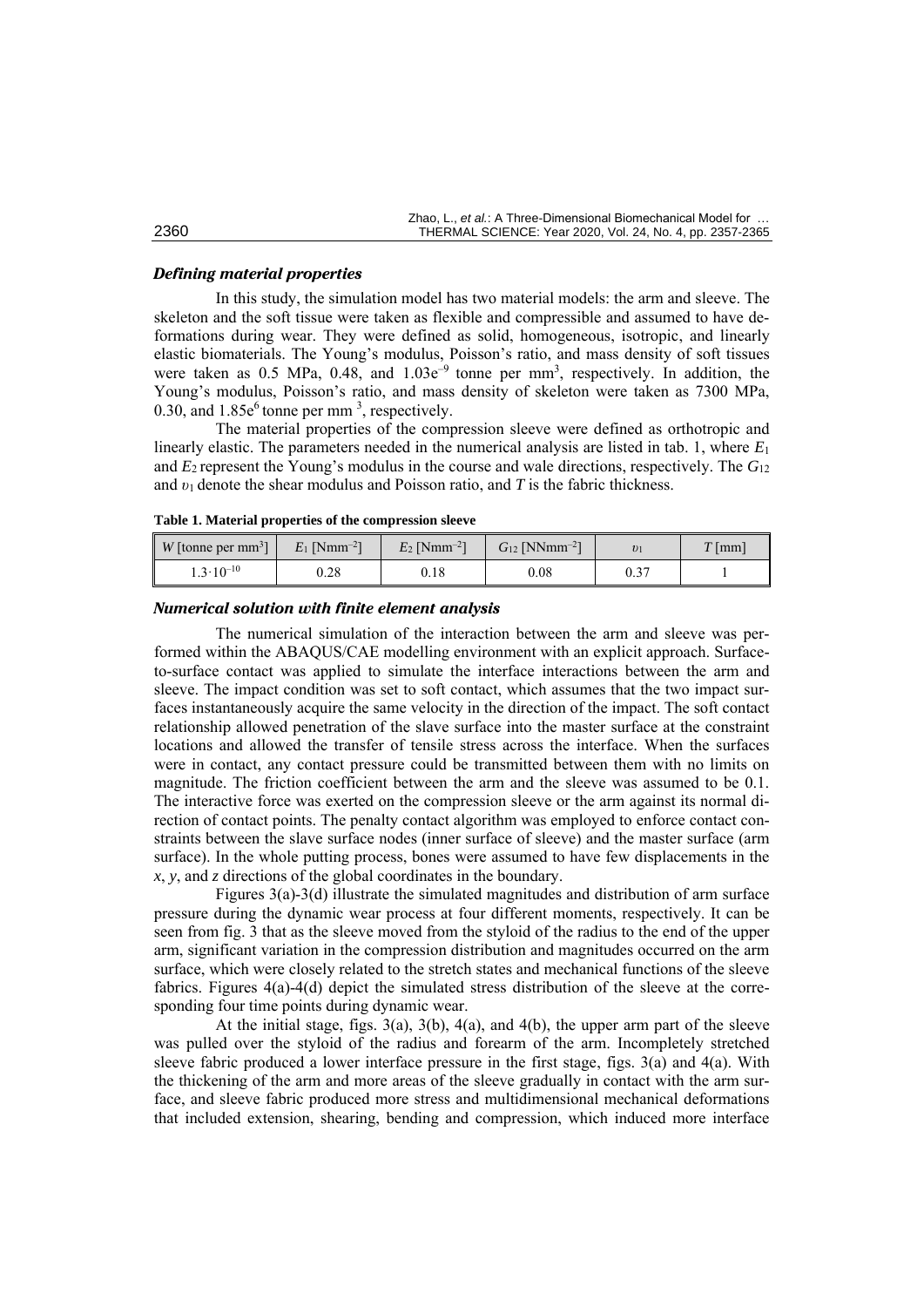| Zhao, L., et al.: A Three-Dimensional Biomechanical Model for |      |
|---------------------------------------------------------------|------|
| THERMAL SCIENCE: Year 2020, Vol. 24, No. 4, pp. 2357-2365     | 2361 |

pressure on the arm. The pressure at the elbow was relatively high, figs.  $3(c)$  and  $4(c)$ , which may be due to the larger circumference and protrusion of the elbow. At the end stage, figs. 3(d) and 4(d), the greatest stress was found in the areas around the end of the upper arm, followed by other parts of the upper arm and the elbow. The pressure on the arm and the stress of compression sleeve increased gradually as the circumference of the arm increased and changed with the changing of the physiological curve of the arm surface. The pressure values of the convex surfaces of the arm were relatively larger, while the pressure values of the concave surfaces were relatively smaller. Since human arms are complex irregular cylinders with different surface curvatures, the sleeve fabric does not achieve uniform contact everywhere, so uneven pressure is produced over different parts of the arm. Overall, pressure profiles of the arm are closely related to the change in sleeve stress; moreover, the changes in sleeve stress are more significant than those in the arm pressure profiles, which may be because sleeve fabrics are easily deformed.



**Figure 3. Simulation of pressure distribution on arm during dynamic wearing; (a) wearing the arm sleeve to one quarter, (b) wearing the arm sleeve to one half, (c) wearing the arm sleeve to three quarters, (d) wearing the arm sleeve completely**

**Figure 4. Simulation of stress distribution on sleeve during dynamic wearing; (a) wearing the arm sleeve to one quarter, (b) wearing the arm sleeve to one half, (c) wearing the arm sleeve to three quarters, (d) wearing the arm sleeve completely** (*for color image see journal web site*)

#### **Validation**

To verify the pressures predicted by the simulation, the garment pressures that were exerted onto the human arm were measured and compared with those predicted by the FEM. To test the garment pressure systematically and comprehensively, the compression sleeve previously mentioned was put on the arm of the female subject for dividing grids before testing. As shown in fig. 5, the notation of every grid column is composed of numbers, while that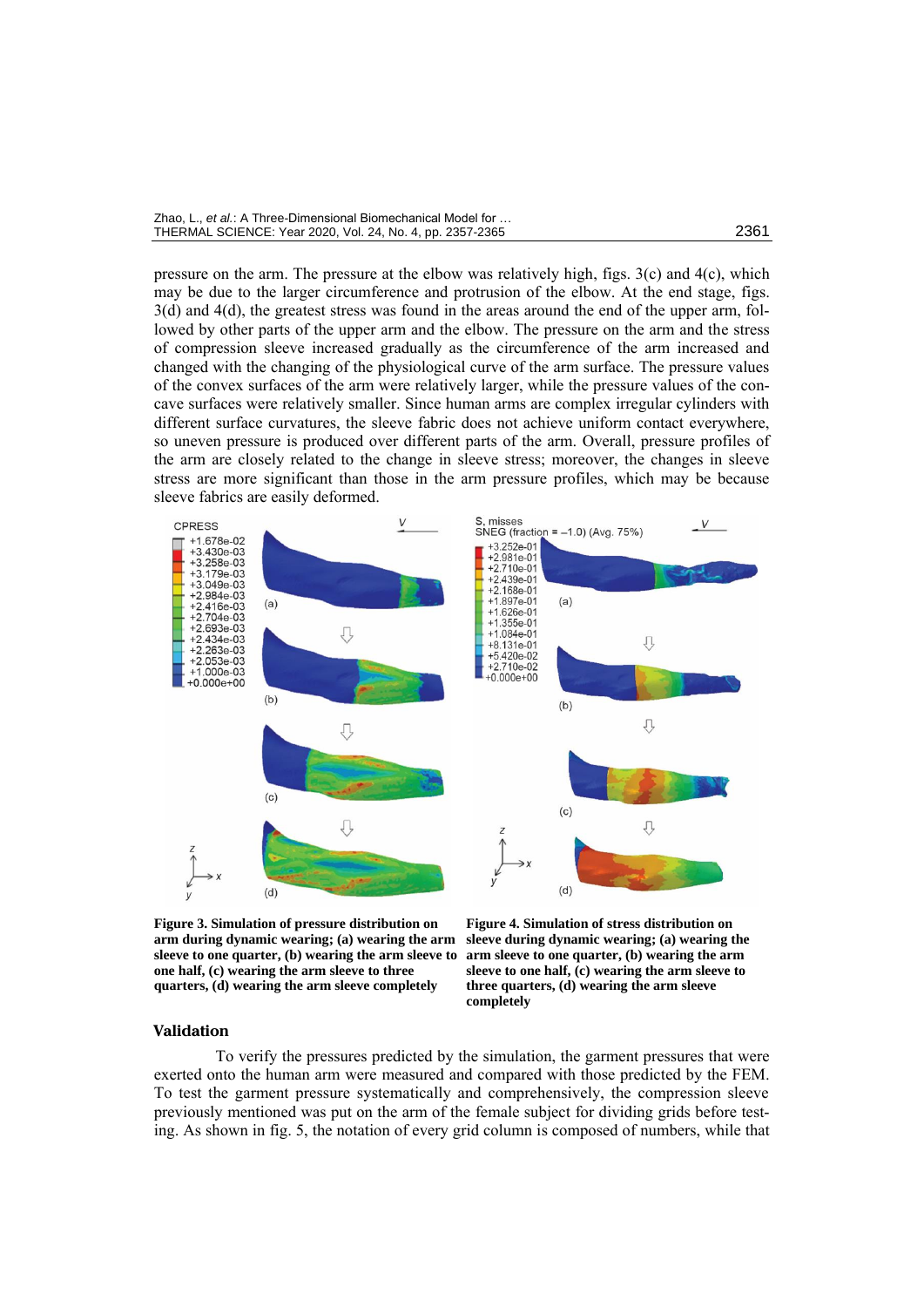

**Figure 6. Several representative positions of the human arm**

of every row is composed of letters, *i. e.*, the grids that run down from the top of the first left column are named A1, B1, C1, … , to N1, and the grids of the first row from the left to the right are named A1, A2, A3, … , to A22. In the simulation model, the simulated pressure applied to the elements on the arm surface of each grid was regarded as the average of the contact pressures given by the sleeve in the normal direction within the grid. The values obtained from the pressure measurement device were compared with prediction values by the FEM at the corresponding locations. To better compare simulated pressure with measured pressure values, four representative rows and columns on the human arm were selected, as shown in fig. 6. Positions 1, 11, 14, and 22 are the starting points of the arm wrist, the maximum circumference position of the forearm, the elbow joint of the arm and the upper arm end of the arm, respectively. The C, K, G, and N are the medial line of the arm, the lateral line of the arm, the outer edge line of the ulna at the lower end of the arm, and the outer edge line of the radius at the upper end of the arm, respectively.

The results of the pressure simulation and the sensor measurements at different locations over the arm given by the sleeve are shown in figs. 7 and 8, respective-

ly. All of the simulated pressure values from the FEM and the sensor measured pressure values on [representative](javascript:;) rows and columns of the arm were between  $2656 \sim 3323$  Pa, which meet the requirement of suppressing growth and flattening hypertrophic scars caused by serious burns [3]. The simulated pressure values provided by the FEM show a similar changing trend with the measured values for every [representative](javascript:;) row and column on the arm. The simulation model developed by the FEM has good accuracy in predicting the sleeve-skin interface between the compression sleeve and the arm, the overall difference is no more than 7%, and there are only slight differences (only 0.1%) in some locations. Furthermore, fig. 8 also shows that the garment pressure increases gradually as the circumference of the arm cross-section increases along with changes in the physiological curve of the arm surface. In short, the simulated values have shown a good agreement with the experimental measured values within reasonable pressure ranges, which provides us a new engineering design approach for the prediction and improvement of compression garment products pressure functional performances.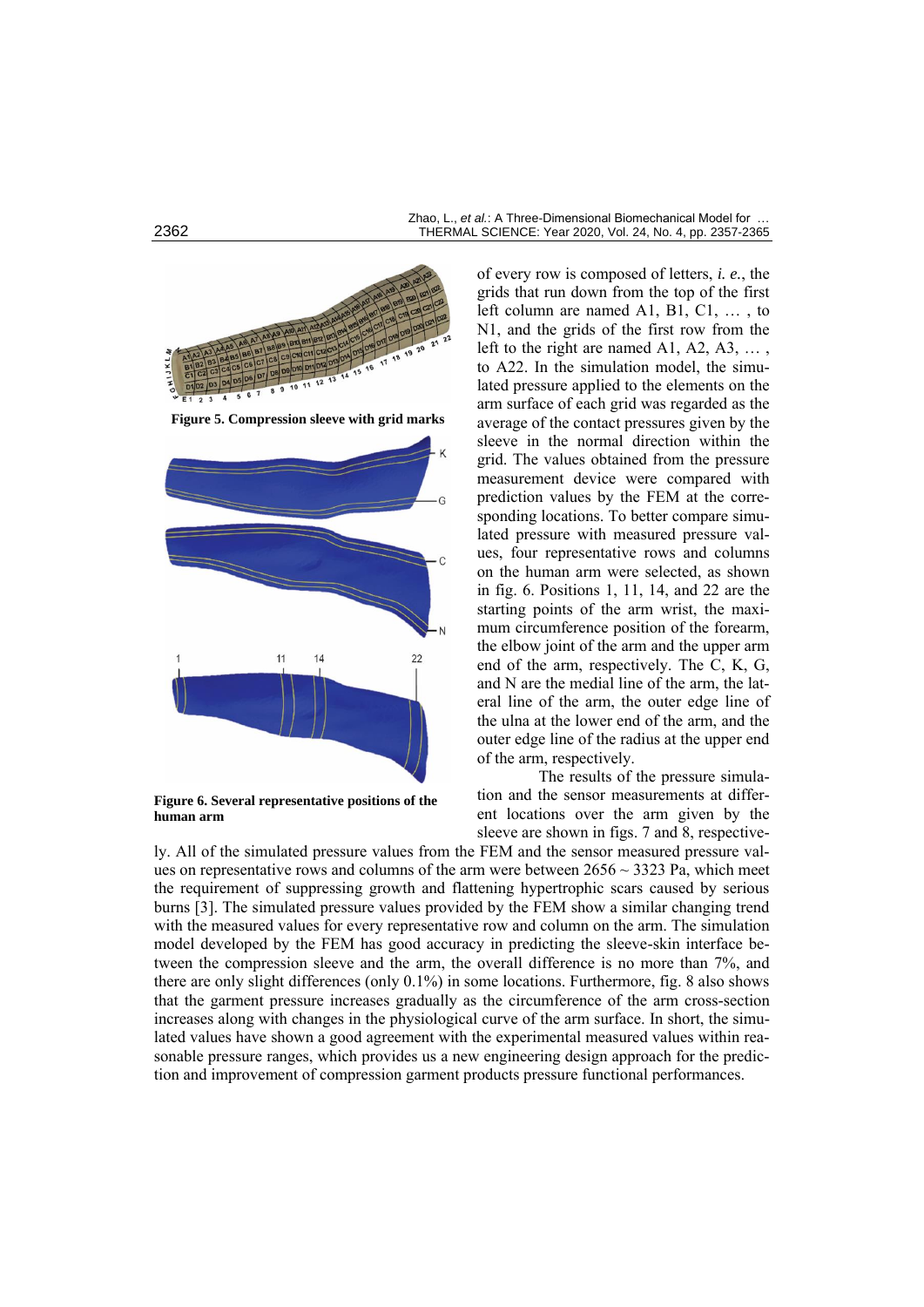

**Figure 7. Comparison of simulated pressures from FEM and sensor measured pressures on [representative](javascript:;) columns (1, 11, 14, and 22) of arm induced by sleeve**



**Figure 8. Comparison of simulated pressures from FEM and sensor measured pressures on [representative](javascript:;) rows (C, K, G, and N) of arm induced by sleeve**

# **Conclusions**

To optimize the design of compression garments through pressure objective testing and numerical simulation, a new 3-D biomechanical mathematical model is suggested for numerical approach to sleeve deformations, surface pressure magnitude, and distribution of arm and mechanical interactions between the human arm and sleeve during wear. The simulated model has consistently shown good agreement with experimental measurements within reasonable pressure ranges and can help to understand the overall contact pressure magnitudes and distribution over the arm.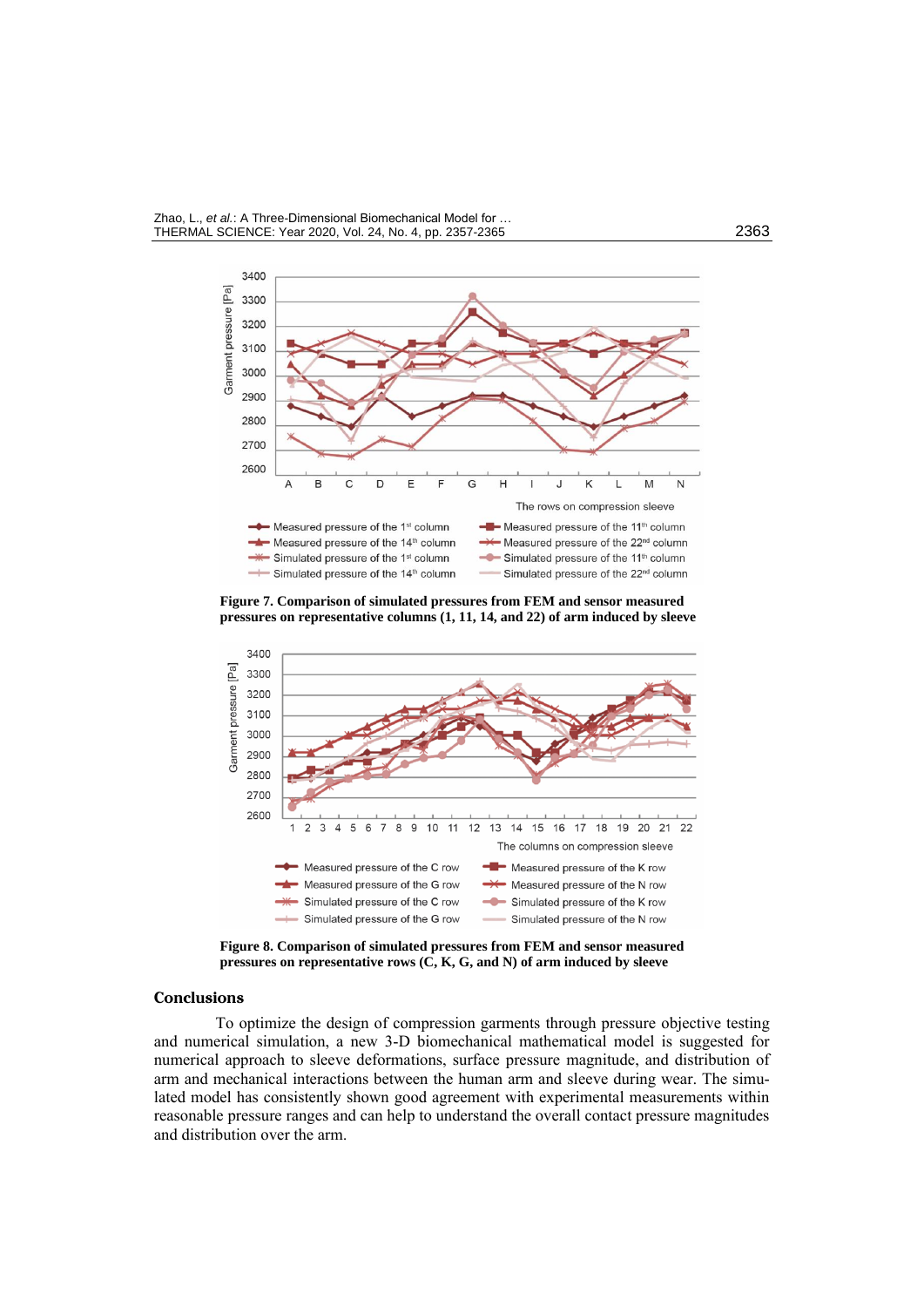There are some limitations in this study. The arm model used in the FEM was a normal hand without hypertrophic scars. Hypertrophic scars can develop with a wide range of different shapes, sizes, colors, and softness according to the condition of the wound of the injury, personal healing system, treatment received, *etc.* However, the parameters of the hypertrophic scars were not considered in the study, and properties of a real burned arm cannot be accurately reflected. To improve the practical use of the simulated model, it is important to have a model that considers the geometry of the hypertrophic scars and their mechanical properties. Nevertheless, the present study demonstrated the feasibility of the development of the pressure simulation model using the FEM. The simulation model developed can be used as a preliminary means for further development and improvement of garment pressure prediction.

If we want to study the effect of the porous structure of the garment on the pressure distribution, the two-scale thermodynamic model has to be adopted using fractal calculus [15- 24], we will discuss the application in a forthcoming paper.

### **Acknowledgment**

We would like to thank the China Scholarship Council for funding this research (No. 201809345023).

#### **References**

- [1] Gauglitz, G. G., *et al.*, Hypertrophic Scarring and Keloids: Pathomechanisms and Current and Emerging Treatment Strategies, *Molecular Medicine*, *17* (2011), 1-2, pp. 113-125
- [2] [Li, P.](https://www.ncbi.nlm.nih.gov/pubmed/?term=Li%20P%5BAuthor%5D&cauthor=true&cauthor_uid=29887351), *et al.*, The Recovery of Post-Burn Hypertrophic Scar in a Monitored Pressure Therapy Intervention Programme and the Timing of Intervention, *Burns*, *44* (2018), 6, pp. 1451-1467
- [3] Bera, M., *et al.*, Influence of Linear Density of Elastic Inlay Yarn on Pressure Generation on Human Body, *Journal of Industrial Textiles*, *46* (2016), 4, pp. 1053-1066
- [4] Makabe, H., *et al.*, A Study of Clothing Pressure Developed by the Girdle, *Journal of the Japan Research Association for Textile End-uses*, *32* (1991), 9, pp. 424-438
- [5] Gaied, I., *et al.*, Experimental Assessment and Analytical 2D Predictions of the Stocking Pressures Induced on a Model Leg by Medical Compressive Stockings, *Journal of Biomechanics, 39* (2006), 16, pp. 3017-3025
- [6] MacIntyre, L., New Calibration Method for I-scan Sensors to Enable the Precise Measurement of Pressures Delivered by 'Pressure Garments', *Burns*, *37* (2011), 7, pp. 1174-1181
- [7] Rong, Liu., *et al.*, Effects of Material Properties and Fabric Structure Characteristics of Graduated Compression Stockings (GCS) on the Skin Pressure Distributions, *[Fibers and Polymers,](https://link.springer.com/journal/12221) 6* (2005), 4, pp. 322- 331
- [8] Maklewska, E., *et al.*, Modelling and Designing of Knitted Products Used in Compressive Therapy, *Fibers & Textiles in Eastern Europe*, *14* (2006), 5, pp. 111-113
- [9] Wong, A. S., *et al.*, Influence of Fabric Mechanical Property on Clothing Dynamic Pressure Distribution and Pressure Comfort on Tight-Fit Sportswear, *Sen'i Gakkaishi, 60* (2004), 10, pp. 293-299
- [10] Luo, X. N., Luo, H. M., A Computing Model of Pressure Distribution from Tight Underwear, *Journal of Computational and Applied Mathematics, 195* (2006), 1-2, pp. 106-112
- [11] [Tarrier,](http://xueshu.baidu.com/s?wd=author%3A%28James%20Tarrier%29%20&tn=SE_baiduxueshu_c1gjeupa&ie=utf-8&sc_f_para=sc_hilight%3Dperson) J., *et al.*, Applying Finite Element Analysis to Compression Garment Development, *Procedia Engineering, 2* (2010), 2, pp. 3349-3354
- [12] Dan, R., *et al.*, Numerical Simulation of the Relationship Between Pressure and Displacement for the Top Part of Men's Socks, *Textile Research Journal, 81* (2011), 2, pp. 128-136
- [13] Yu, A., *et al.*, Numerical Simulation of Pressure Therapy Glove by using Finite Element Method, *Burns*, *42* (2016), 1, pp. 141-151
- [14] [Rohan,](http://xueshu.baidu.com/s?wd=author%3A%28Rohan%20PY%29%20&tn=SE_baiduxueshu_c1gjeupa&ie=utf-8&sc_f_para=sc_hilight%3Dperson) P. Y., *et al.*, Prediction of the Biomechanical Effects of Compression Therapy on Deep Veins Using Finite Element Modelling, *Annals of Biomedical Engineering, 43* (2015), 2, pp. 314-324
- [15] Ain, Q. T., He, J. H. On Two-Scale Dimension and Its Applications, *Thermal Science, 23* (2019), 3B, pp. 1707-1712